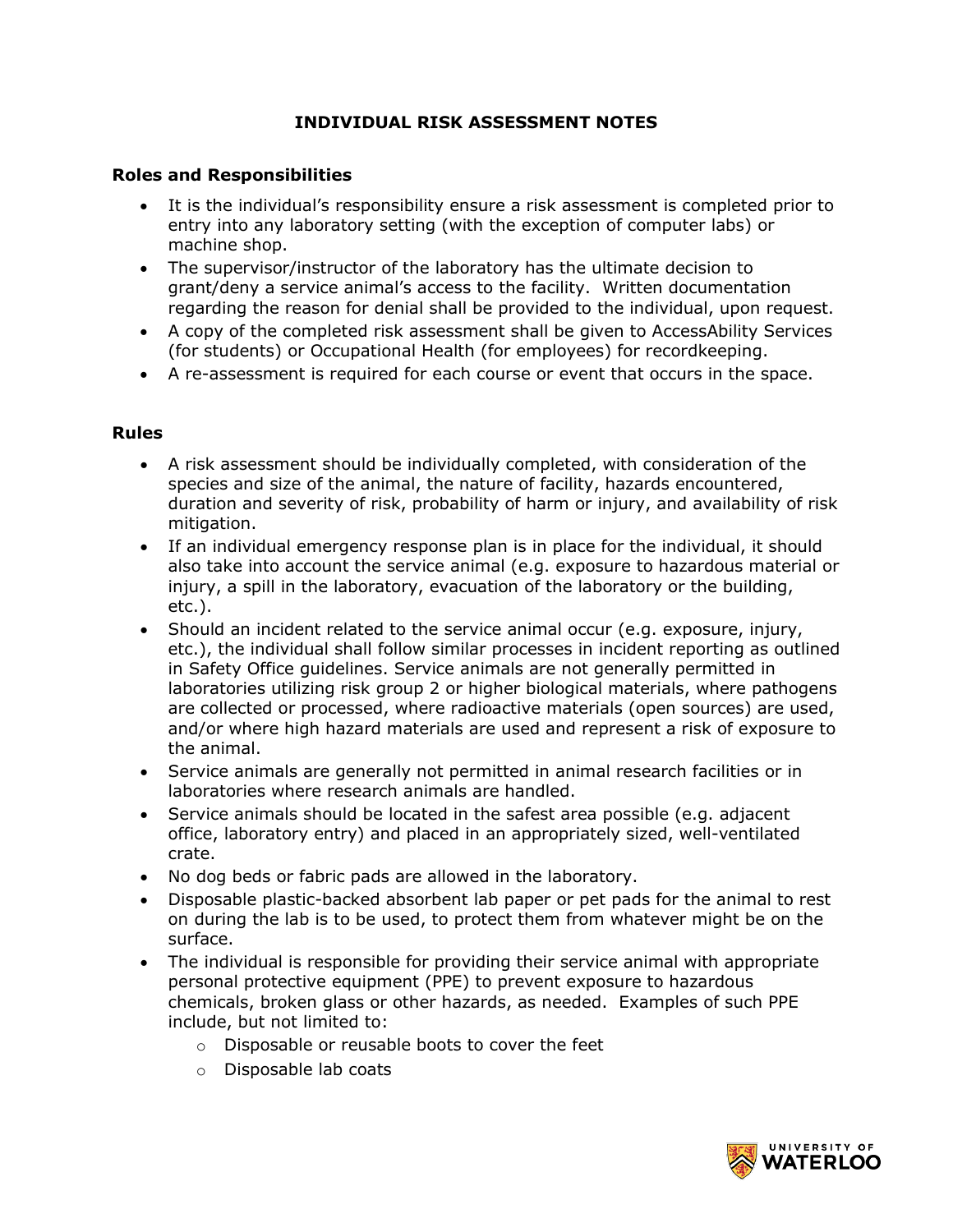### **INDIVIDUAL RISK ASSESSMENT FOR SERVICE ANIMALS FORM**

| <b>Applicant Information</b>        |                                                                                                                        |  |
|-------------------------------------|------------------------------------------------------------------------------------------------------------------------|--|
| Full Name:                          | <u> 1980 - Johann John Stone, mars eta bainar eta bainar eta baina eta baina eta baina eta baina eta baina eta b</u>   |  |
| Email:                              | <u> 1989 - Johann John Stone, market fan it ferskearre fan it ferskearre fan it ferskearre fan it ferskearre fan i</u> |  |
| <b>Phone Number:</b>                | <u> 1989 - Johann John Stoff, deutscher Stoffen und der Stoffen und der Stoffen und der Stoffen und der Stoffen un</u> |  |
| Faculty/Department:                 | the control of the control of the control of the control of the control of the control of                              |  |
| Name of Supervisor/Instructor:      |                                                                                                                        |  |
| Location:                           |                                                                                                                        |  |
| Type of Facility:                   | <u> 2002 - Jan Barat, margaret al II-lea (h. 1888).</u>                                                                |  |
| Duration of Lab Activities (Dates): | <u> 1989 - Johann John Harry, margaret amerikan basal (</u>                                                            |  |
|                                     |                                                                                                                        |  |
| <b>Animal Information</b>           |                                                                                                                        |  |
| Animal Type:                        |                                                                                                                        |  |
| Animal's Breed:                     |                                                                                                                        |  |
| Animal's Size (Weight and Height):  |                                                                                                                        |  |
|                                     |                                                                                                                        |  |

## **To be completed by the supervisor/instructor**

### **PART A – RISK IDENTIFICATION**

- 1. Does this facility utilize risk group 2 or higher biological materials?
	- $\Box$  Yes  $\Box$  No

If yes, please describe.

2. Does this facility collect or process pathogens?



If yes, please describe.

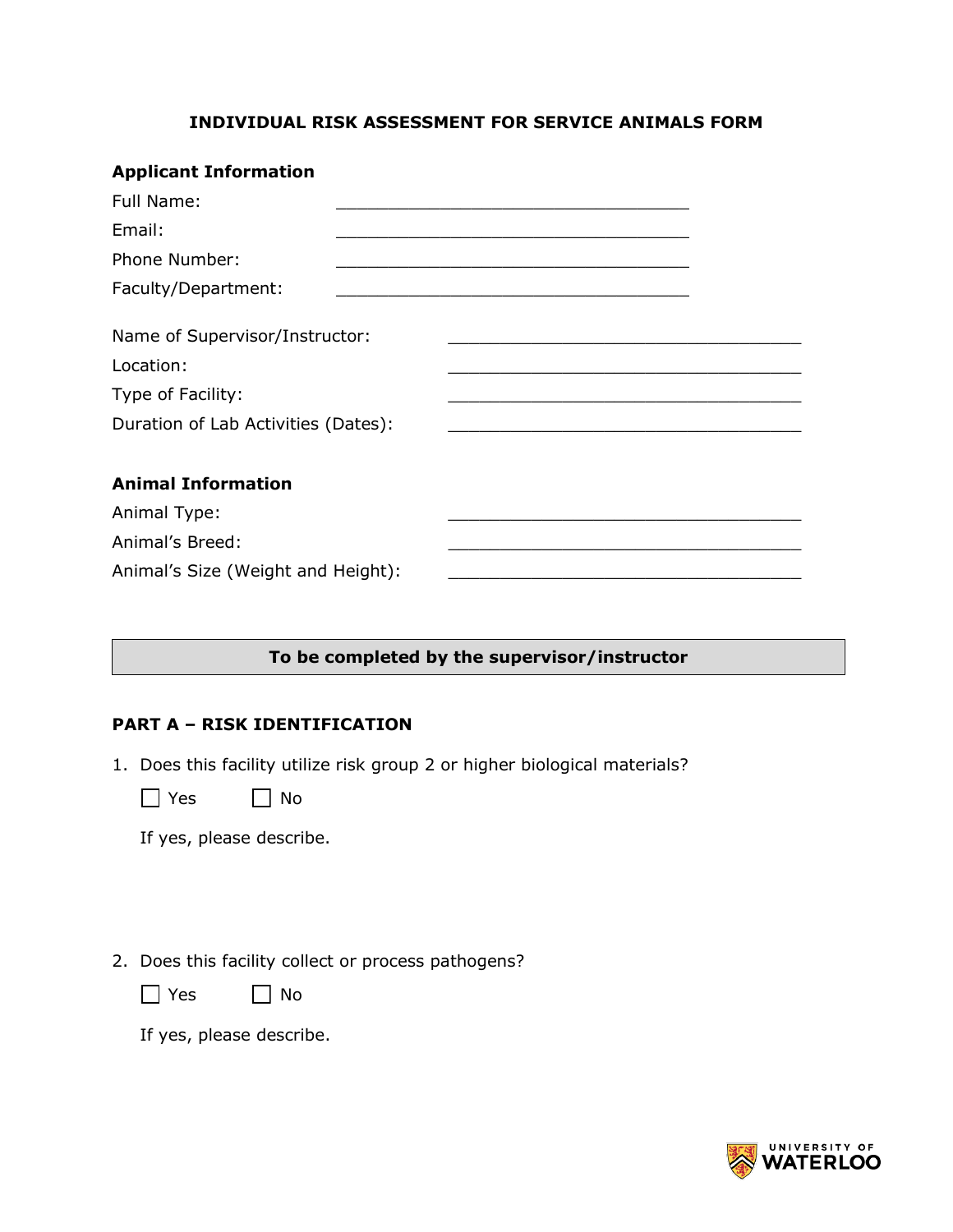3. Does this facility use where radioactive materials (open sources)?

|  | N٥ |
|--|----|
|--|----|

If yes, please describe.

4. Does this facility use high hazard materials?

|  | N٥ |
|--|----|
|--|----|

|  | If yes, please describe. |
|--|--------------------------|
|  |                          |

5. Does this facility handle or house research animals?

| $\alpha$ | N٥ |
|----------|----|
|----------|----|

|  |  |  | If yes, please describe. |
|--|--|--|--------------------------|
|--|--|--|--------------------------|

6. Overall, do you believe there is a risk of exposure to the service animal?

|  | Yes. |  | No |
|--|------|--|----|
|--|------|--|----|

| Please describe. |  |
|------------------|--|
|------------------|--|

#### **Instructions for Next Steps:**

If *Yes* was answered on any of the above questions, service animal access to the facility will be **denied**. Please submit this form to AccessAbility Services (students) or Occupational Health (employees) for alternate accommodation planning. Do not proceed to Part B and C.

If **No** was answered to all of the above questions, please proceed to Part B and C, and submit the completed form to the Safety Office for review and final approval.

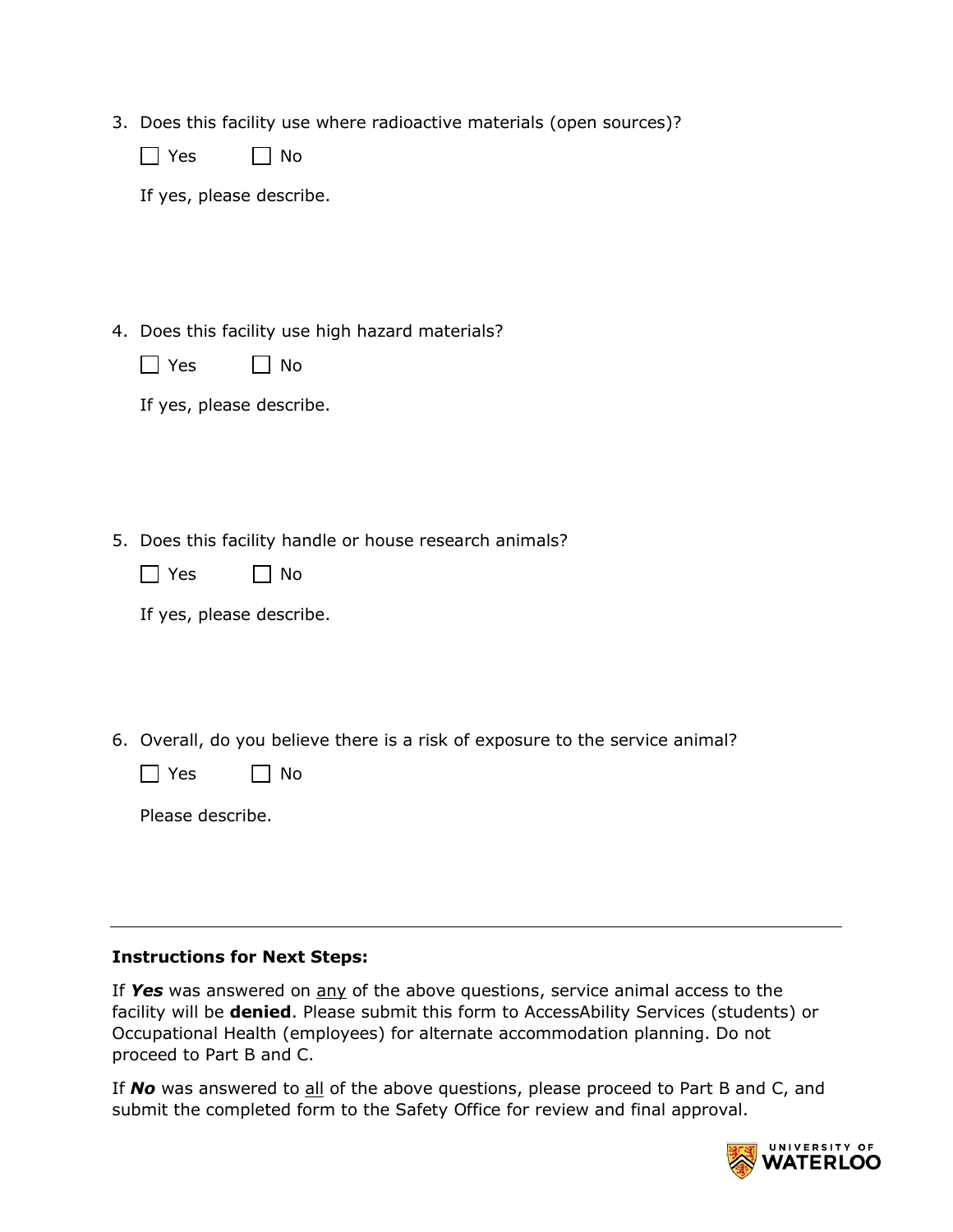# **PART B – HAZARD IDENTIFICATION**

| Type of hazard | Duration/<br>severity of risk | Probability of<br>harm/injury | Risk mitigation<br>plan | Emergency<br>response plan |
|----------------|-------------------------------|-------------------------------|-------------------------|----------------------------|
|                |                               |                               |                         |                            |
|                |                               |                               |                         |                            |
|                |                               |                               |                         |                            |

# **PART C – ACTION PLAN**

Based on the above assessment, the noted service animal is permitted within this facility. The below actions will be taken for the health and safety of the animals, all individuals utilizing the facility, and the property of the University.

| <b>Measures Taken</b><br>(e.g., location of animal,<br>protective equipment required,<br>surface area protection) | <b>Responsible Party</b><br>(individual/supervisor/<br>department, etc.) | <b>Completion Date</b><br>(DD/MM/YYYY) |
|-------------------------------------------------------------------------------------------------------------------|--------------------------------------------------------------------------|----------------------------------------|
|                                                                                                                   |                                                                          |                                        |
|                                                                                                                   |                                                                          |                                        |
|                                                                                                                   |                                                                          |                                        |
|                                                                                                                   |                                                                          |                                        |
|                                                                                                                   |                                                                          |                                        |

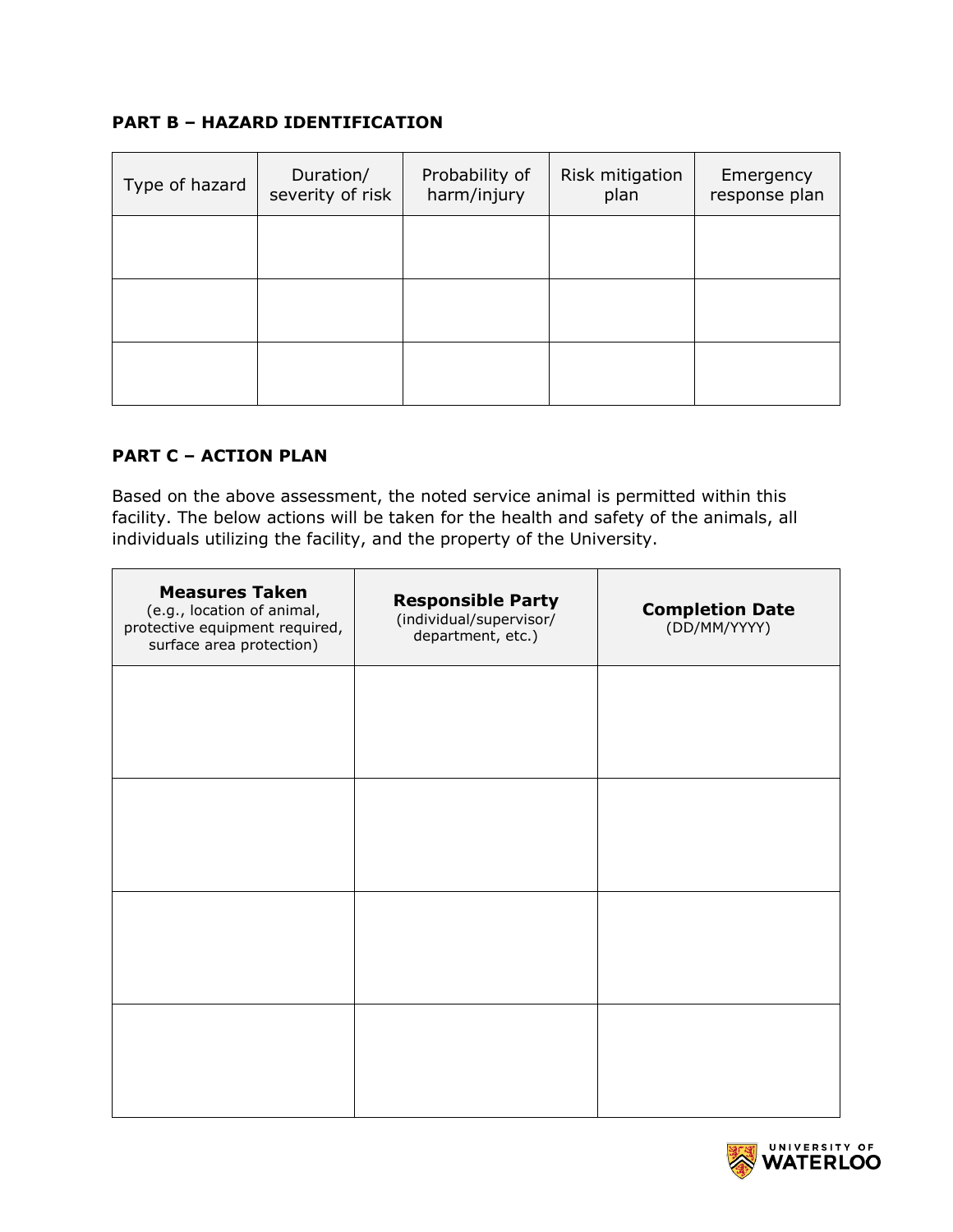*Signature of Supervisor/Instructor Date*

# **Signature of Applicant:**

*By signing below, I have been made aware of the risks associated with the health and safety of my service animal while within the laboratory. I accept ownership of such risk and release the University of all responsibility and costs associated with damages or harm caused to the animal as a result of regular activities performed within this laboratory setting.* 

\_\_\_\_\_\_\_\_\_\_\_\_\_\_\_\_\_\_\_\_\_\_\_\_\_\_\_\_\_\_ \_\_\_\_\_\_\_\_\_\_\_\_\_\_\_\_\_\_\_\_\_\_\_\_\_\_\_\_\_\_

 $\overline{\phantom{a}}$  , and the contribution of the contribution of  $\overline{\phantom{a}}$  , and  $\overline{\phantom{a}}$  , and  $\overline{\phantom{a}}$  , and  $\overline{\phantom{a}}$  , and  $\overline{\phantom{a}}$  , and  $\overline{\phantom{a}}$  , and  $\overline{\phantom{a}}$  , and  $\overline{\phantom{a}}$  , and  $\overline{\phantom{a}}$  , and

 $\_$ 

*Signature of Applicant Date*

**Approved by Safety Office:**

*Signature of Safety Office Representative Date*